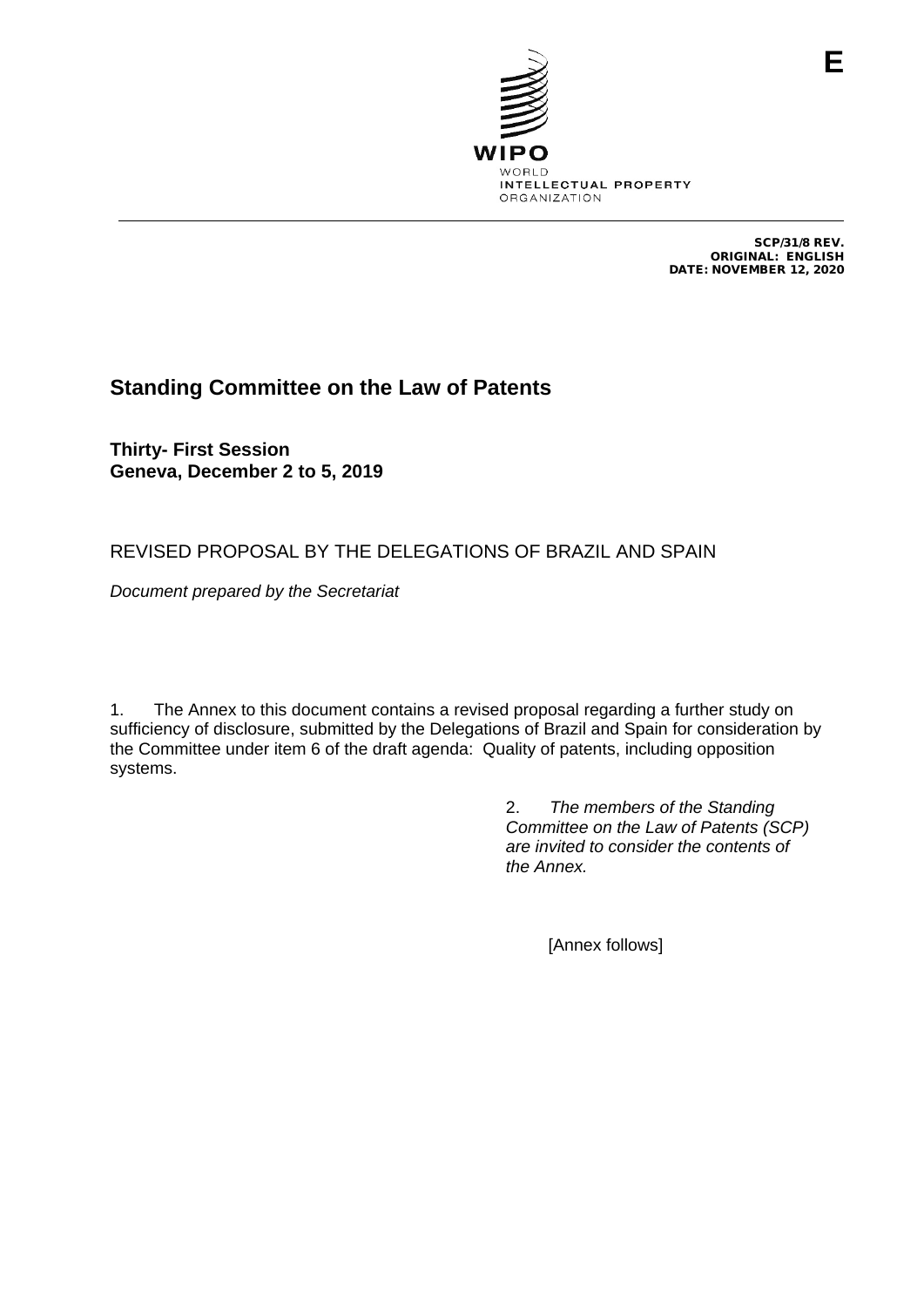## THIRTY-SECOND SESSION OF THE STANDING COMMITTEE ON THE LAW OF PATENTS

### PROPOSAL FROM BRAZIL AND SPAIN

### FURTHER STUDY ON SUFFICIENCY OF DISCLOSURE

1. At the twenty-second session of the Standing Committee on the Law of Patents (SCP), held in Geneva from July 27 to 31, 2015, the Committee discussed a study on sufficiency of disclosure prepared by the Secretariat (document SCP/22/4).

2. The study was based on the information submitted by Members and Regional Patent Offices to the International Bureau in response to Note C. 8403, dated December 15, 2014. In total, 58 Member States and three Regional Patent Offices provided information on their national laws in relation to the requirement of sufficiency of disclosure.

3. The document SCP/22/4 presents valuable information on national laws and their application of the main general principles of sufficiency of disclosure, notably: (i) the enabling disclosure requirement; (ii) the support requirement; and (iii) the written description requirement.

4. This first compilation document contributed to the sharing of best practices and solutions adopted by Members on the role of sufficiency of disclosure with a view to ensure the granting of high-quality patents. However, because it is a mere compilation of national legislations, the document does not delve into the threshold of analysis of actual patent applications, as was the case with the Committee's work on the inventive step requirement, based on the proposal submitted by Spain (SCP/24/3).

5. According to Article 29 of the TRIPS Agreement, Members shall require that an applicant for a patent shall disclose the invention in a manner sufficiently clear and complete for the invention to be carried out by a person skilled in the art and may require the applicant to indicate the best mode for carrying out the invention known to the inventor. Sufficiency of disclosure is thus a central element of a balanced patent system and a necessary counterpart for the granting of a patent.

6. Given the importance of this subject for the topic of Quality of Patents, Brazil and Spain believe that the discussion on sufficiency of disclosure should move to the Agenda Item "Quality of Patents, including Opposition Systems". It is also proposed that the Secretariat prepare a study on sufficiency of disclosure to address specific aspects of the description in patent requests related to the chemical sector.

7. Due to the complexity of this technological sector, it is of paramount importance that the patent description is sufficient in a manner that a person skilled in the art is able to reproduce the invention without undue experimentation and/or further consultations with the patent owner. It is well-recognized by Members that patent description is paramount to assure the full reproduction of the invention when licensing the patent to third parties and after the patent expires. This allows for the effective use of a patent and contributes to the research and development (R&D) of new products and processes.

8. Brazil and Spain thus believe that a further study on sufficiency of disclosure would increase transparency on how the analysis of this requisite is carried out by Patent Offices and the different approaches adopted to guarantee the effective reproduction of the invention by third parties once the patent has expired or when the patent is licensed.